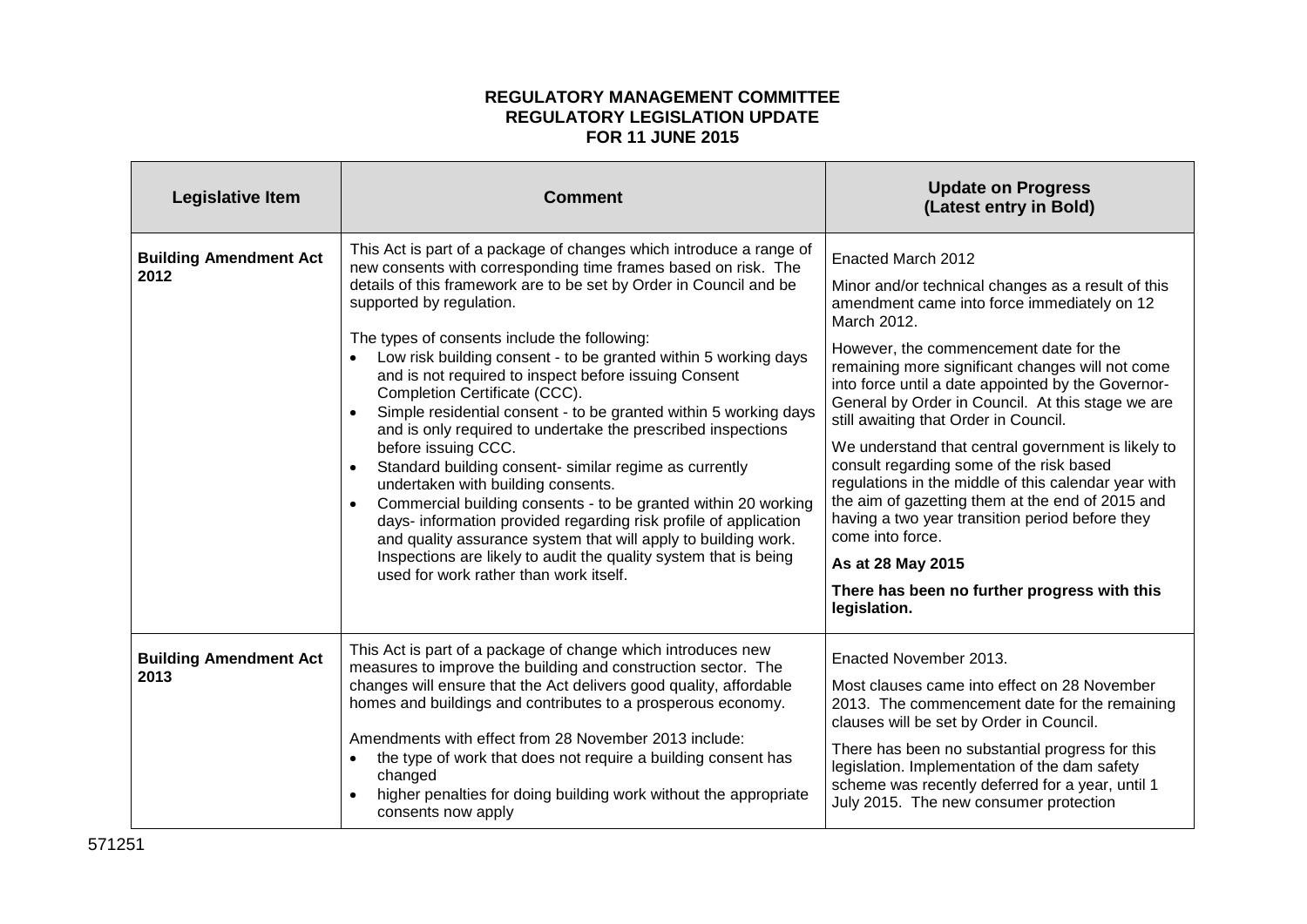| <b>Legislative Item</b>                                                        | <b>Comment</b>                                                                                                                                                                                                                                                                                                                                                                                                                                                                                                                                                                                                                                                                                                                                                                                                                                                                                                                                                                                                                                                                                                                                               | <b>Update on Progress</b><br>(Latest entry in Bold)                                                                                                                                                                                                                                                                                                                                                                                                                                                                                                                                                                                                                                       |
|--------------------------------------------------------------------------------|--------------------------------------------------------------------------------------------------------------------------------------------------------------------------------------------------------------------------------------------------------------------------------------------------------------------------------------------------------------------------------------------------------------------------------------------------------------------------------------------------------------------------------------------------------------------------------------------------------------------------------------------------------------------------------------------------------------------------------------------------------------------------------------------------------------------------------------------------------------------------------------------------------------------------------------------------------------------------------------------------------------------------------------------------------------------------------------------------------------------------------------------------------------|-------------------------------------------------------------------------------------------------------------------------------------------------------------------------------------------------------------------------------------------------------------------------------------------------------------------------------------------------------------------------------------------------------------------------------------------------------------------------------------------------------------------------------------------------------------------------------------------------------------------------------------------------------------------------------------------|
|                                                                                | a number of terms and definitions have been changed<br>$\bullet$<br>Councils have increased authority to restrict entry to buildings<br>$\bullet$<br>that may be near to buildings that are dangerous. This will<br>require Council's dangerous building policy to be reviewed and<br>consulted on within a reasonable period<br>MBIE has more power to hold building consent authorities to<br>$\bullet$<br>account, and<br>the way dams are defined and measured has changed.<br>$\bullet$<br>Other changes to take effect in mid-2014 include: changes to the<br>dam safety scheme and new consumer protection measures.<br>Most of these changes relate to Territorial Authority Building<br>functions or consumer protection. However if required, appropriate<br>changes will be made to the Kapiti Coast District Council Building<br>Control Authority Quality Assurance Manual.                                                                                                                                                                                                                                                                     | measures will come into force by Order in Council,<br>although there is no indication when such an Order<br>may be made.<br>As at 28 May 2015<br>Nothing further to report regarding<br>implementation of this legislation.                                                                                                                                                                                                                                                                                                                                                                                                                                                               |
| <b>Building (Earthquake-</b><br>prone buildings)<br><b>Amendment Bill 2013</b> | The key components of this Bill are:<br>To require territorial authorities to undertake seismic capacity<br>assessment of all non-residential and multi-storey/multi-unit<br>residential buildings (as currently defined in section 122 of Building<br>Act) in their districts within five years from commencement, using a<br>methodology specified and published by the Ministry of Business<br>Innovation and Employment (MBIE).<br>Territorial authorities to prioritise for assessment according to a<br>$\bullet$<br>framework to be specified and published by MBIE.<br>Territorial authorities to provide the results of the assessments<br>$\bullet$<br>to the relevant building owner.<br>Owners will be able to provide an engineering assessment as<br>$\bullet$<br>specified by MBIE if they disagree with the territorial authorities'<br>assessment.<br>There will be a National Register on earthquake prone buildings<br>$\bullet$<br>held by MBIE that will be able to be searched by public.<br>There will also be the ability for owners to seek exemptions<br>$\bullet$<br>from these requirements from the territorial authorities and | The Bill received its First Reading on 5 March 2014<br>and was referred to the Local Government and<br><b>Environment Select Committee. Submissions</b><br>closed on 17 April 2014. The select committee was<br>due to report on the Bill to Parliament on, or before,<br>5 September 2014.<br>Recent comments from government ministers have<br>mentioned changes to the Bill to modify the<br>timeframes and types of buildings that may be<br>impacted.<br>The Local Government and Environment Select<br>Committee report is now due on 30 July 2015.<br>There are likely to be significant changes to this bill<br>as a result of the select committee process.<br>As at 28 May 2015 |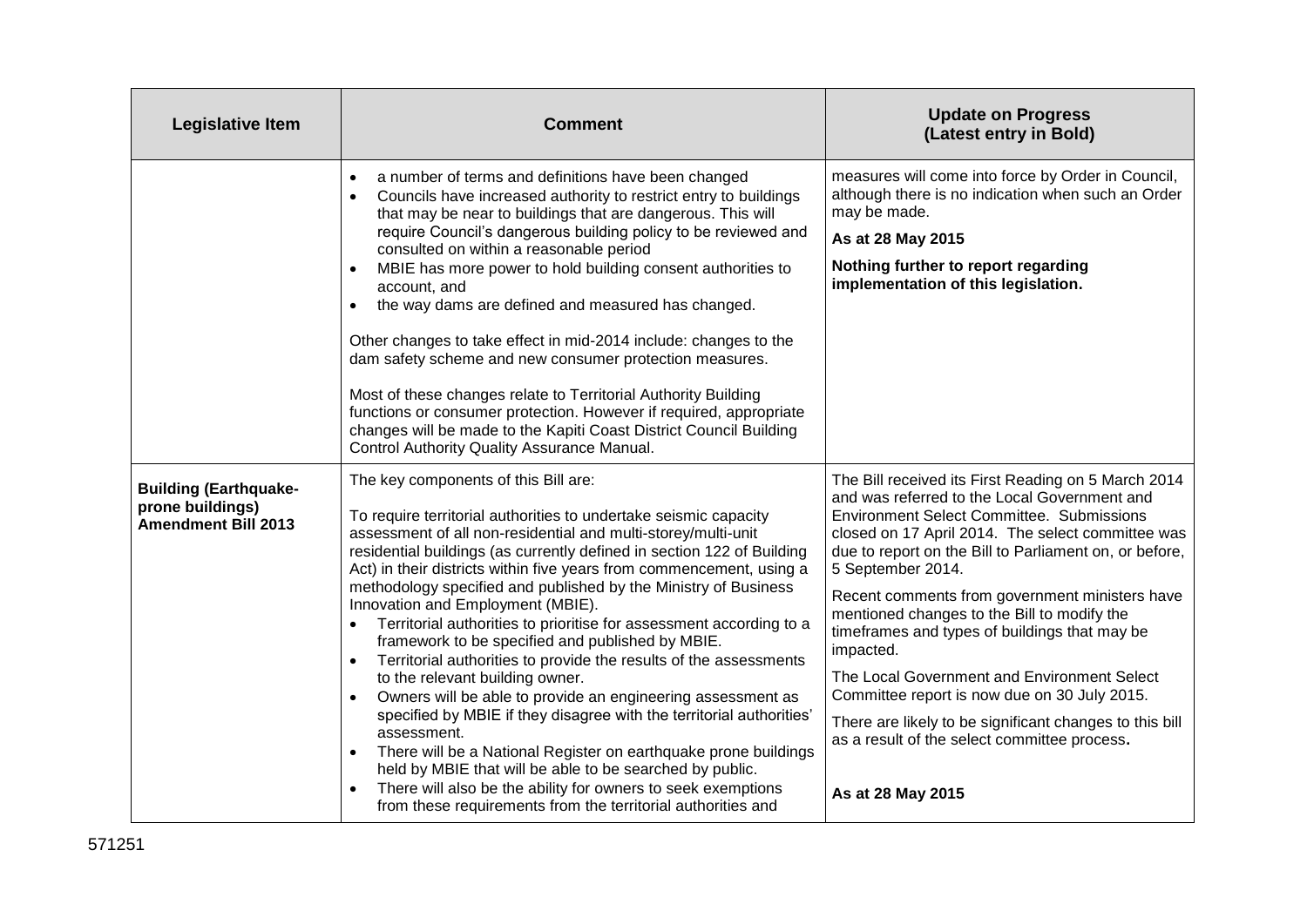| <b>Legislative Item</b>                                                          | <b>Comment</b>                                                                                                                                                                                                                                                                                                                                                                                                                                                                                                                                                                                                                                                                                                                                                          | <b>Update on Progress</b><br>(Latest entry in Bold)                                                                                                                                                                                                                                                                                                                                                                    |
|----------------------------------------------------------------------------------|-------------------------------------------------------------------------------------------------------------------------------------------------------------------------------------------------------------------------------------------------------------------------------------------------------------------------------------------------------------------------------------------------------------------------------------------------------------------------------------------------------------------------------------------------------------------------------------------------------------------------------------------------------------------------------------------------------------------------------------------------------------------------|------------------------------------------------------------------------------------------------------------------------------------------------------------------------------------------------------------------------------------------------------------------------------------------------------------------------------------------------------------------------------------------------------------------------|
|                                                                                  | special provisions for heritage buildings.                                                                                                                                                                                                                                                                                                                                                                                                                                                                                                                                                                                                                                                                                                                              | The Minister of Building has recently previewed<br>some of the changes to this legislation<br>regarding giving priority to some buildings<br>such as schools and not including other<br>buildings such as bridges in this process.                                                                                                                                                                                     |
|                                                                                  |                                                                                                                                                                                                                                                                                                                                                                                                                                                                                                                                                                                                                                                                                                                                                                         | Changes to timeframes were also indicated but<br>these will not be changing for our District and<br>stay at 5 years for assessment and 15 years to<br>resolve the issues.                                                                                                                                                                                                                                              |
| <b>Weathertight Homes</b><br><b>Resolution Services</b><br><b>Amendment Bill</b> | This bill was introduced into Parliament on 23 February 2015 and<br>deals with the following matters<br>Assists claimants in similar circumstances as the Osborne's<br>$\bullet$<br>receive the benefits of the Supreme Court decision(this was<br>regarding timing of work)<br>Deals with uncertainty of claimants when legislation<br>timeframe expires<br>Clarifies standing of regulations that have been recently gazetted                                                                                                                                                                                                                                                                                                                                         | This bill has been referred to the Local Government<br>and Environment Select Committee<br>This bill is not likely to have any significant impact<br>on the claims received by this Council.<br>As at 28 May 2015<br>The select committee report is due on 30 July<br>2015.                                                                                                                                            |
| Food Act 2014                                                                    | The Food Act 2014 introduces some fundamental changes to NZ's<br>domestic food regulatory regime. The Act has come about through<br>research conducted since 2003 as part of the Domestic Food<br>Review - only the second review of the domestic food sector in<br>over 30 years. Through a risk-based approach, it seeks to:<br>clarify the role of regulators,<br>$\bullet$<br>remove the need for local bylaws, by having a single set of<br>$\bullet$<br>rules for training, registration and other food safety aspects, and<br>improve compliance and enforcement.<br>$\bullet$<br>Where appropriate these new requirements will be reflected (once<br>we have the detail of the associated regulations) in the<br>Environmental Health quality assurance system. | The Food Bill received Royal Assent on 6 June<br>2014. The Food Act 2014 will come fully into force<br>on 1 March 2016 unless brought into force earlier<br>through an Order in Council.<br>A report providing an overview of the Food Act<br>2014 was provided to the 2 October 2014 meeting<br>of this Committee.<br>As at 28 May 2015<br>Nothing further to report regarding<br>implementation of this legislation. |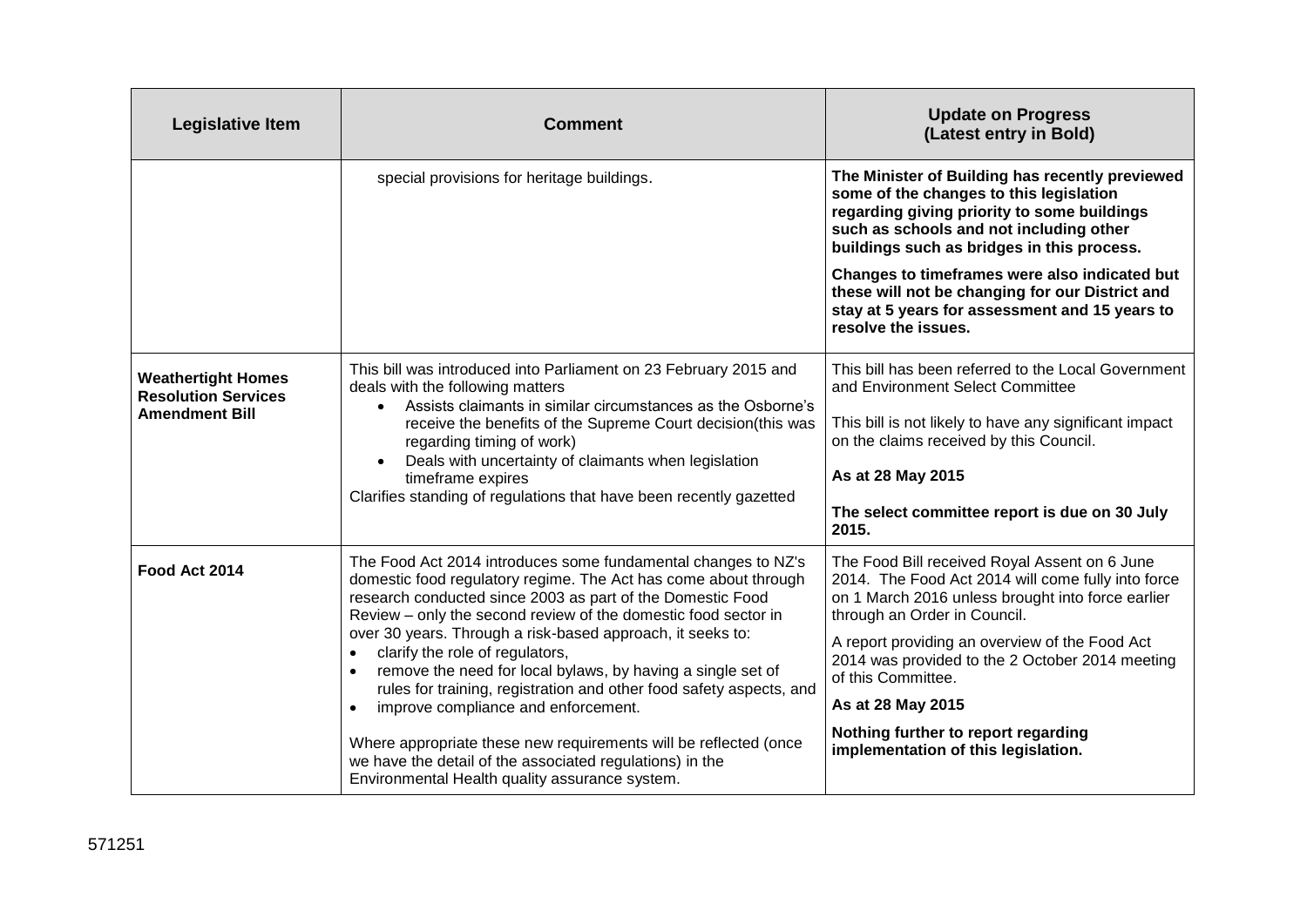| <b>Legislative Item</b>                      | <b>Comment</b>                                                                                                                                                                                                                                                                                                                                                                                                                                                                                                                                                                                                                                                                                                                                                                                                                                                                                                                                                                                                                                                                                                                                                                                                                                                                                                                                                                                                                                                                                                                                                                                                                                                                                                                                                                                                                                                                                                                                                                    | <b>Update on Progress</b><br>(Latest entry in Bold)                                                                                                                                                                                                                                                                                                                                                                                                                                                                                                   |
|----------------------------------------------|-----------------------------------------------------------------------------------------------------------------------------------------------------------------------------------------------------------------------------------------------------------------------------------------------------------------------------------------------------------------------------------------------------------------------------------------------------------------------------------------------------------------------------------------------------------------------------------------------------------------------------------------------------------------------------------------------------------------------------------------------------------------------------------------------------------------------------------------------------------------------------------------------------------------------------------------------------------------------------------------------------------------------------------------------------------------------------------------------------------------------------------------------------------------------------------------------------------------------------------------------------------------------------------------------------------------------------------------------------------------------------------------------------------------------------------------------------------------------------------------------------------------------------------------------------------------------------------------------------------------------------------------------------------------------------------------------------------------------------------------------------------------------------------------------------------------------------------------------------------------------------------------------------------------------------------------------------------------------------------|-------------------------------------------------------------------------------------------------------------------------------------------------------------------------------------------------------------------------------------------------------------------------------------------------------------------------------------------------------------------------------------------------------------------------------------------------------------------------------------------------------------------------------------------------------|
| <b>Fencing of Swimming</b><br>Pools Act 1987 | The Government is changing the Fencing of Swimming Pools Act<br>1987 (the Act) to strike a better balance between protecting young<br>children from drowning in home pools and making the Act more<br>workable for pool owners and local councils. The changes take into<br>account 392 submissions received from safety groups, the pool<br>industry, local councils, pool owners and others during public<br>consultation.<br>The current Act provides little guidance on how councils approach<br>inspections and exemptions and as a result there is no national<br>uniformity. The Ministry of Business, Innovation and Employment<br>(MBIE) website states that councils will benefit from reduced costs<br>and uncertainty by:<br>clearer requirements for restricting access to pools,<br>enforcement tools designed to encourage voluntary<br>$\bullet$<br>compliance, with councils having the power to issue warning<br>notices and ultimately infringement notices,<br>councils being required to inspect swimming pools at least<br>every five years,<br>and<br>clarification that councils are not required to locate and inspect<br>$\bullet$<br>spa pools and portable pools - but may inspect properties they<br>believe contain non-compliant spa pools and portable pools.<br>Other changes to note include:<br>clearer requirements for restricting access to swimming pools,<br>$\bullet$<br>child-resistant spa pools will no longer require an additional<br>$\bullet$<br>means of restricting access,<br>retailers will be required to inform people who purchase spa<br>pools and portable pools of their obligations,<br>portable pools will be exempt if they are shallower than 300mm<br>- a depth of pool that is generally practical to empty after each<br>use,<br>garden ponds and other water hazards will be exempt if they<br>$\bullet$<br>are not intended for swimming, and<br>powers are created for councils to issue infringement notices | The Government intends to introduce a Bill into<br>Parliament to amend the Fencing of Swimming<br>Pools Act 1987.<br>The timing of the changes will depend on the<br>Government's legislative priorities and the<br>parliamentary process. The parliamentary process<br>will include the Bill being referred to a select<br>committee - normally for six months.<br>In the meantime, councils and pool owners must<br>comply with the current Act.<br>As at 28 May 2015<br>Nothing further to report regarding<br>implementation of this legislation. |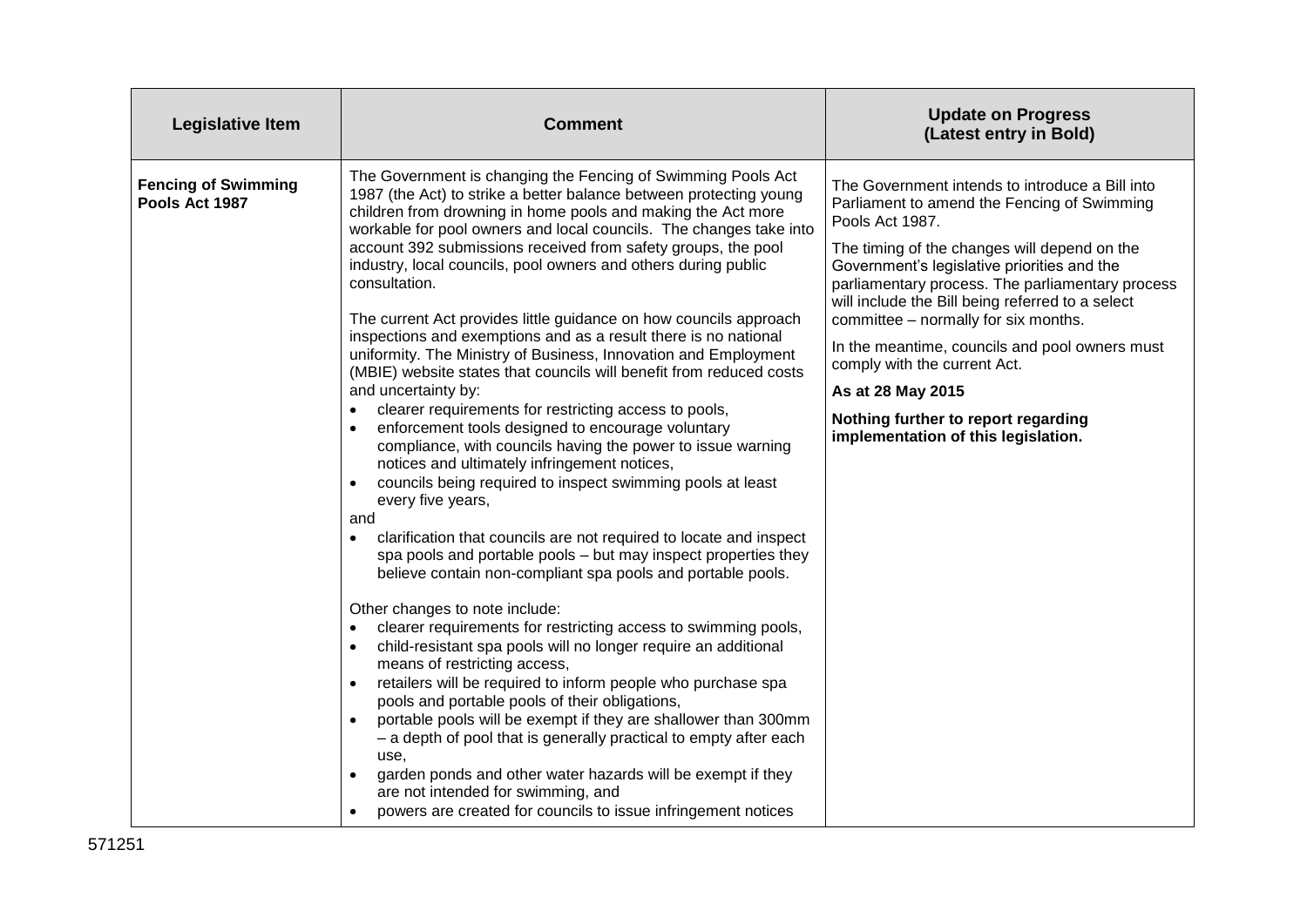| <b>Legislative Item</b>                                               | <b>Comment</b>                                                                                                                                                                                                                                                                                                                                                                                                                                                                                                                                                                                                                                                                                                                                                                                                                                                                                                                                                                                                                                                                                                                                                                                                                                                                                              | <b>Update on Progress</b><br>(Latest entry in Bold)                                                     |
|-----------------------------------------------------------------------|-------------------------------------------------------------------------------------------------------------------------------------------------------------------------------------------------------------------------------------------------------------------------------------------------------------------------------------------------------------------------------------------------------------------------------------------------------------------------------------------------------------------------------------------------------------------------------------------------------------------------------------------------------------------------------------------------------------------------------------------------------------------------------------------------------------------------------------------------------------------------------------------------------------------------------------------------------------------------------------------------------------------------------------------------------------------------------------------------------------------------------------------------------------------------------------------------------------------------------------------------------------------------------------------------------------|---------------------------------------------------------------------------------------------------------|
|                                                                       | and \$500 fee for persons not complying with a notice to remedy<br>a breach of the Act.<br>Where appropriate these new requirements will be reflected in (1)<br>KPI's and (2) the yet to be developed Compliance Monitoring<br>quality assurance system.                                                                                                                                                                                                                                                                                                                                                                                                                                                                                                                                                                                                                                                                                                                                                                                                                                                                                                                                                                                                                                                    |                                                                                                         |
| <b>Resource Management</b><br><b>Act 1991</b><br>(Phase 2 amendments) | During the last term of Government proposed amendments to the<br>RMA were announced. Some of those amendments were enacted<br>and the remainder (Phase Two amendments) are understood to be<br>proposed to be enacted during the current term. The following taken<br>from the Ministry for the Environment website gives some context to<br>the proposals.<br>These proposals would make further improvements to the RMA and<br>resource management more broadly, including how fresh water is<br>managed and used. Main elements of the proposals include:<br>clearer national direction and tools<br>single, local resource management plans that address future<br>environmental and development priorities and cover all local,<br>regional and national issues; replacing the range of planning<br>documents we have today<br>simpler, faster and fewer resource consents<br>Māori interests and values to be considered earlier in<br>resource management planning processes with solutions<br>developed upfront<br>comprehensive management of natural hazards in planning<br>and consenting<br>housing affordability addressed through explicit attention<br>being paid to this issue in plans and changes to consenting<br>arrangements to drive down their cost and improve their<br>timeliness. | As at 28 May 2015<br>The programme for the roll out of the Phase II<br>amendments is not yet available. |